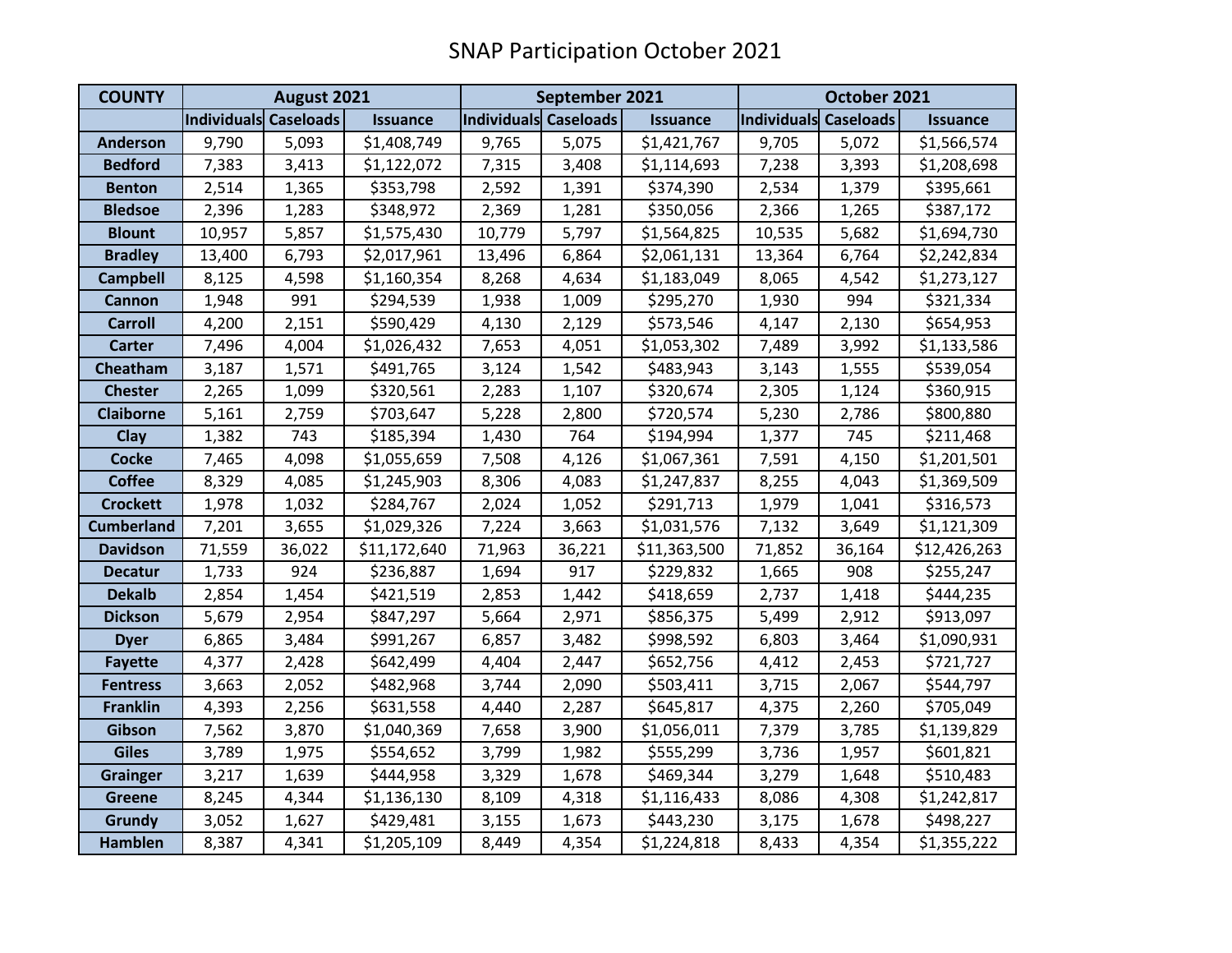|                   | August 2021           |        |                 | September 2021        |        |                 | October 2021          |        |                 |
|-------------------|-----------------------|--------|-----------------|-----------------------|--------|-----------------|-----------------------|--------|-----------------|
| <b>COUNTY</b>     | Individuals Caseloads |        | <b>Issuance</b> | Individuals Caseloads |        | <b>Issuance</b> | Individuals Caseloads |        | <b>Issuance</b> |
| <b>Hamilton</b>   | 41,187                | 21,665 | \$6,388,781     | 41,295                | 21,680 | \$6,423,332     | 41,246                | 21,662 | \$7,105,950     |
| <b>Hancock</b>    | 2,002                 | 1,079  | \$276,808       | 2,005                 | 1,074  | \$280,970       | 1,962                 | 1,052  | \$303,204       |
| <b>Hardeman</b>   | 4,486                 | 2,422  | \$650,558       | 4,474                 | 2,429  | \$652,639       | 4,432                 | 2,420  | \$718,920       |
| <b>Hardin</b>     | 4,488                 | 2,433  | \$622,374       | 4,545                 | 2,449  | \$640,082       | 4,494                 | 2,428  | \$696,419       |
| <b>Hawkins</b>    | 8,298                 | 4,130  | \$1,166,447     | 8,300                 | 4,149  | \$1,158,792     | 8,263                 | 4,142  | \$1,294,437     |
| Haywood           | 3,902                 | 2,136  | \$548,274       | 3,953                 | 2,166  | \$556,767       | 3,944                 | 2,141  | \$624,528       |
| Henderson         | 4,239                 | 2,183  | \$581,123       | 4,311                 | 2,238  | \$602,007       | 4,264                 | 2,211  | \$668,369       |
| <b>Henry</b>      | 4,998                 | 2,548  | \$716,361       | 5,039                 | 2,575  | \$729,311       | 4,919                 | 2,539  | \$775,049       |
| <b>Hickman</b>    | 3,416                 | 1,762  | \$489,763       | 3,468                 | 1,778  | \$504,385       | 3,438                 | 1,762  | \$551,402       |
| <b>Houston</b>    | 1,173                 | 567    | \$164,353       | 1,175                 | 574    | \$165,334       | 1,187                 | 569    | \$187,290       |
| <b>Humphreys</b>  | 2,342                 | 1,166  | \$354,723       | 2,405                 | 1,196  | \$384,560       | 2,296                 | 1,140  | \$371,781       |
| Jackson           | 1,894                 | 1,021  | \$262,061       | 1,869                 | 1,019  | \$258,907       | 1,860                 | 1,014  | \$285,088       |
| <b>Jefferson</b>  | 6,126                 | 3,135  | \$865,498       | 6,154                 | 3,157  | \$872,720       | 6,182                 | 3,168  | \$974,185       |
| Johnson           | 2,860                 | 1,583  | \$376,417       | 2,865                 | 1,582  | \$380,223       | 2,837                 | 1,573  | \$422,932       |
| <b>Knox</b>       | 43,868                | 23,615 | \$6,585,489     | 43,935                | 23,648 | \$6,600,451     | 43,594                | 23,446 | \$7,258,140     |
| Lake              | 1,608                 | 911    | \$229,043       | 1,627                 | 921    | \$231,780       | 1,584                 | 895    | \$251,252       |
| Lauderdale        | 5,149                 | 2,738  | \$753,833       | 5,181                 | 2,762  | \$763,450       | 5,084                 | 2,710  | \$829,299       |
| <b>Lawrence</b>   | 5,548                 | 2,812  | \$780,166       | 5,614                 | 2,845  | \$787,399       | 5,507                 | 2,802  | \$864,866       |
| Lewis             | 1,684                 | 902    | \$232,328       | 1,694                 | 911    | \$235,574       | 1,741                 | 924    | \$262,947       |
| Lincoln           | 4,551                 | 2,189  | \$665,534       | 4,493                 | 2,175  | \$660,703       | 4,391                 | 2,132  | \$710,075       |
| Loudon            | 4,173                 | 2,117  | \$596,967       | 4,081                 | 2,085  | \$579,291       | 4,035                 | 2,056  | \$641,951       |
| <b>Macon</b>      | 4,339                 | 2,119  | \$636,924       | 4,358                 | 2,111  | \$642,768       | 4,343                 | 2,116  | \$703,287       |
| <b>Madison</b>    | 15,192                | 7,749  | \$2,217,957     | 15,274                | 7,811  | \$2,253,691     | 14,995                | 7,698  | \$2,470,152     |
| <b>Marion</b>     | 4,507                 | 2,310  | \$686,679       | 4,473                 | 2,290  | \$682,812       | 4,391                 | 2,259  | \$741,928       |
| <b>Marshall</b>   | 3,558                 | 1,729  | \$516,391       | 3,642                 | 1,751  | \$527,339       | 3,692                 | 1,787  | \$598,835       |
| <b>Maury</b>      | 9,300                 | 4,671  | \$1,432,195     | 9,480                 | 4,738  | \$1,462,736     | 9,324                 | 4,700  | \$1,583,766     |
| <b>Meigs</b>      | 2,144                 | 1,131  | \$320,759       | 2,125                 | 1,129  | \$322,801       | 2,168                 | 1,141  | \$358,781       |
| <b>Monroe</b>     | 6,476                 | 3,379  | \$945,276       | 6,422                 | 3,365  | \$935,326       | 6,411                 | 3,350  | \$1,043,714     |
| <b>Montgomery</b> | 22,367                | 10,316 | \$3,439,761     | 22,769                | 10,455 | \$3,526,246     | 22,511                | 10,307 | \$3,830,206     |
| <b>Moore</b>      | 484                   | 234    | \$68,566        | 473                   | 233    | \$67,166        | 467                   | 226    | \$70,973        |
| <b>Morgan</b>     | 3,060                 | 1,578  | \$415,977       | 2,949                 | 1,547  | \$405,826       | 2,943                 | 1,541  | \$452,984       |
| <b>McMinn</b>     | 7,532                 | 3,855  | \$1,103,282     | 7,542                 | 3,831  | \$1,109,374     | 7,418                 | 3,793  | \$1,211,101     |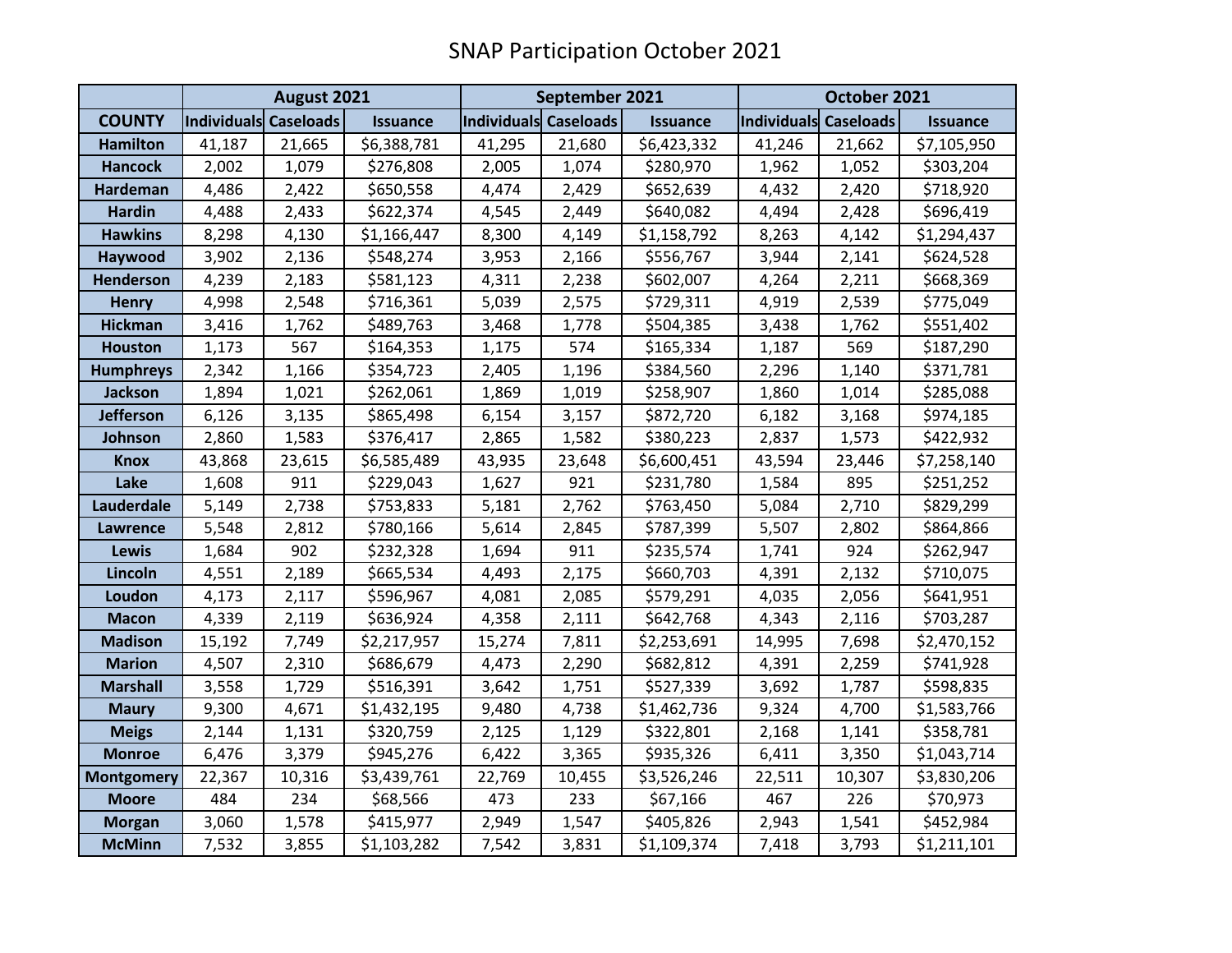| <b>COUNTY</b>     | August 2021           |         |                 | September 2021        |         |                 | October 2021          |         |                 |
|-------------------|-----------------------|---------|-----------------|-----------------------|---------|-----------------|-----------------------|---------|-----------------|
|                   | Individuals Caseloads |         | <b>Issuance</b> | Individuals Caseloads |         | <b>Issuance</b> | Individuals Caseloads |         | <b>Issuance</b> |
| <b>McNairy</b>    | 3,890                 | 2,125   | \$525,303       | 3,885                 | 2,120   | \$531,828       | 3,828                 | 2,099   | \$582,893       |
| <b>Obion</b>      | 4,503                 | 2,367   | \$644,408       | 4,585                 | 2,404   | \$670,549       | 4,686                 | 2,446   | \$758,829       |
| <b>Overton</b>    | 2,714                 | 1,462   | \$365,384       | 2,747                 | 1,469   | \$364,977       | 2,720                 | 1,466   | \$407,806       |
| <b>Perry</b>      | 1,326                 | 671     | \$179,956       | 1,324                 | 665     | \$177,081       | 1,300                 | 660     | \$195,287       |
| <b>Pickett</b>    | 728                   | 409     | \$91,033        | 724                   | 407     | \$90,325        | 752                   | 416     | \$105,081       |
| <b>Polk</b>       | 2,328                 | 1,203   | \$325,088       | 2,346                 | 1,224   | \$331,922       | 2,305                 | 1,208   | \$357,621       |
| Putnam            | 9,108                 | 4,817   | \$1,341,453     | 9,143                 | 4,792   | \$1,345,466     | 8,926                 | 4,722   | \$1,445,141     |
| Rhea              | 5,326                 | 2,743   | \$792,214       | 5,411                 | 2,764   | \$816,258       | 5,414                 | 2,761   | \$891,823       |
| Roane             | 6,547                 | 3,415   | \$958,018       | 6,604                 | 3,404   | \$968,724       | 6,489                 | 3,364   | \$1,043,964     |
| Robertson         | 6,839                 | 3,323   | \$1,051,519     | 6,851                 | 3,339   | \$1,061,421     | 6,705                 | 3,266   | \$1,144,133     |
| <b>Rutherford</b> | 24,348                | 11,096  | \$3,793,330     | 24,569                | 11,106  | \$3,848,418     | 24,015                | 10,909  | \$4,104,494     |
| <b>Scott</b>      | 5,266                 | 2,767   | \$731,183       | 5,299                 | 2,768   | \$743,201       | 5,241                 | 2,727   | \$808,205       |
| Sequatchie        | 2,741                 | 1,406   | \$406,747       | 2,683                 | 1,378   | \$399,225       | 2,715                 | 1,397   | \$447,481       |
| <b>Sevier</b>     | 8,406                 | 4,295   | \$1,178,659     | 8,354                 | 4,277   | \$1,187,495     | 8,449                 | 4,303   | \$1,326,212     |
| <b>Shelby</b>     | 178,827               | 88,707  | \$28,471,660    | 178,963               | 88,623  | \$28,729,460    | 177,313               | 87,811  | \$31,232,135    |
| <b>Smith</b>      | 2,259                 | 1,148   | \$333,354       | 2,318                 | 1,162   | \$343,577       | 2,294                 | 1,162   | \$376,568       |
| <b>Stewart</b>    | 1,524                 | 733     | \$217,548       | 1,569                 | 741     | \$225,658       | 1,535                 | 735     | \$241,689       |
| <b>Sullivan</b>   | 20,102                | 10,539  | \$2,870,270     | 20,292                | 10,584  | \$2,896,880     | 20,043                | 10,490  | \$3,185,917     |
| <b>Sumner</b>     | 13,854                | 6,620   | \$2,100,877     | 13,905                | 6,630   | \$2,137,032     | 13,661                | 6,580   | \$2,314,073     |
| <b>Tipton</b>     | 7,609                 | 3,813   | \$1,145,946     | 7,612                 | 3,830   | \$1,159,737     | 7,575                 | 3,826   | \$1,272,061     |
| <b>Trousdale</b>  | 1,138                 | 588     | \$167,230       | 1,140                 | 575     | \$170,788       | 1,182                 | 598     | \$194,502       |
| <b>Unicoi</b>     | 2,306                 | 1,275   | \$315,931       | 2,347                 | 1,288   | \$325,804       | 2,284                 | 1,263   | \$350,468       |
| <b>Union</b>      | 3,309                 | 1,702   | \$460,371       | 3,411                 | 1,747   | \$482,408       | 3,301                 | 1,683   | \$509,474       |
| <b>Van Buren</b>  | 873                   | 449     | \$115,953       | 849                   | 439     | \$116,927       | 820                   | 426     | \$120,651       |
| Warren            | 6,688                 | 3,406   | \$971,658       | 6,710                 | 3,398   | \$976,045       | 6,637                 | 3,390   | \$1,065,276     |
| Washington        | 13,399                | 7,375   | \$1,972,838     | 13,469                | 7,428   | \$1,984,260     | 13,612                | 7,472   | \$2,224,419     |
| Wayne             | 1,937                 | 1,079   | \$262,594       | 1,995                 | 1,092   | \$272,163       | 1,994                 | 1,086   | \$298,992       |
| <b>Weakley</b>    | 4,258                 | 2,223   | \$589,175       | 4,273                 | 2,238   | \$601,649       | 4,158                 | 2,192   | \$645,847       |
| White             | 4,024                 | 2,058   | \$562,499       | 4,030                 | 2,065   | \$564,338       | 3,911                 | 2,040   | \$604,641       |
| <b>Williamson</b> | 3,830                 | 1,857   | \$577,530       | 3,796                 | 1,852   | \$578,866       | 3,679                 | 1,828   | \$613,179       |
| <b>Wilson</b>     | 8,819                 | 4,319   | \$1,376,279     | 8,677                 | 4,301   | \$1,356,977     | 8,638                 | 4,284   | \$1,486,564     |
| <b>Total</b>      | 836,329               | 426,135 | \$125,439,768   | 839,421               | 427,322 | \$126,748,999   | 831,636               | 423,996 | \$138,468,860   |